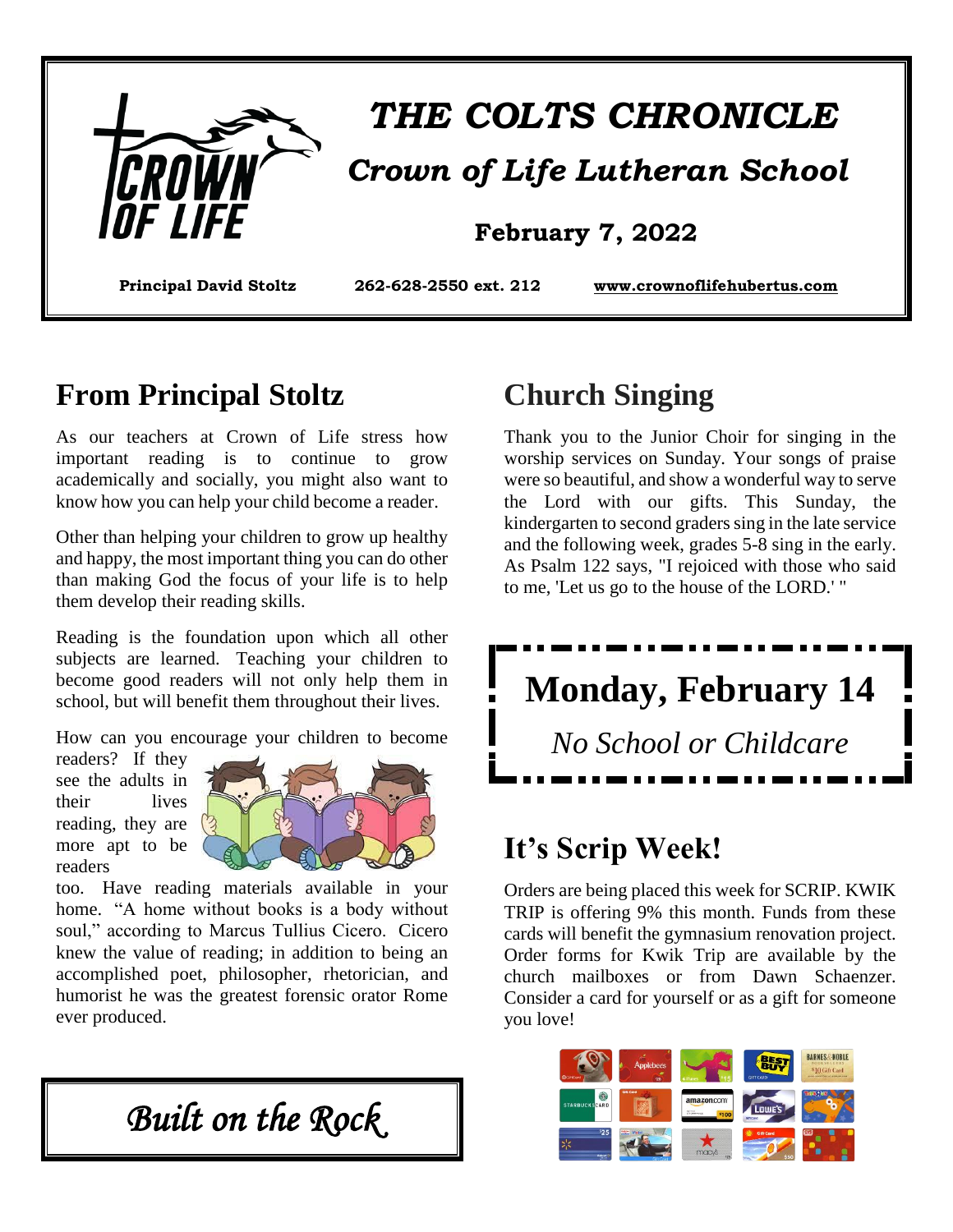# **Science Fair!**

This year, there will be a grade school science fair held at Kettle Moraine Lutheran High School along with Family Music Fest. **Fifth through** 

**eighth graders** will be required to each do a science project for our own Crown of Life science fair! All science projects will be due on **March 22**. All



projects will be on display at Crown of Life! They will then be judged and chosen projects will go on to be displayed at KMLHS.

Please choose a topic and get approval from parents and teacher by **February 9**!

#### **Mission Offerings**

*Lighthouse Youth Center* 

**February 2--\$34.83**

#### **Sunburst Tubing**

Our next COL Family Event…TUBING! It takes place at Sunburst – Tubing Chalet at 8355 Prospect Dr. in Kewaskum on **Friday, February 25**, from 5:00-7:00 p.m. The cost is \$17/person for a two-hour tubing pass. Please visit [https://shop.skisunburst.com/groups](https://urldefense.com/v3/__https:/shop.skisunburst.com/groups__;!!DOw_8Fim!c0j4FOyYATDvz5cQOIK-mQ0si6SudRZDfv0Iwsa5GqVsVJv_U0_T1cZYdZ3-0IdYFRLSrV4$) -- Group Code:

CLTUBE -- to sign-up, pay and fill out the required liability waiver. The signup deadline is 11:59 p.m. on **Friday, February 18.** NO carry-in



food or beverages are permitted. If brought in, you will be asked to leave with no refund.

### **3K-4K News**

We will be having our Valentine's Parties on **February 10** (red day) and **11** (pink day). Students will have various art, sensory and fun for the party! Feel free to bring your treat/valentine anytime this week.

Small Group (KDI is Fine Motor) and LOTW is O

- (M) Students will be using hole punchers!
- (T) They will identify a number and place the proper amount of beads on a string
- (W) Students will match upper and lowercase stickers in the proper location
- (TH) They will be using lacing cards
- (F) Students will cut on various lines (zigzag, wavy, straight, etc.)

Bible Time

- Jesus Feeds the 5,000
- Our passage is Psalm 107:1 , "Oh give thanks to the LORD, for He is good"
- Students work on *Shine, Jesus, Shine*
- Music & Movement
	- Students will continue working on pitch and tempo, they will also use various instruments!
	- Music class with Mrs. Strey on Wednesday
	- Movement will focus on skipping this week! We will continue tossing and catching beanbags and balls!



*For all school dates, please check the school calendar at [www.crownoflifehubertus.com](http://www.crownoflifehubertus.com/)*